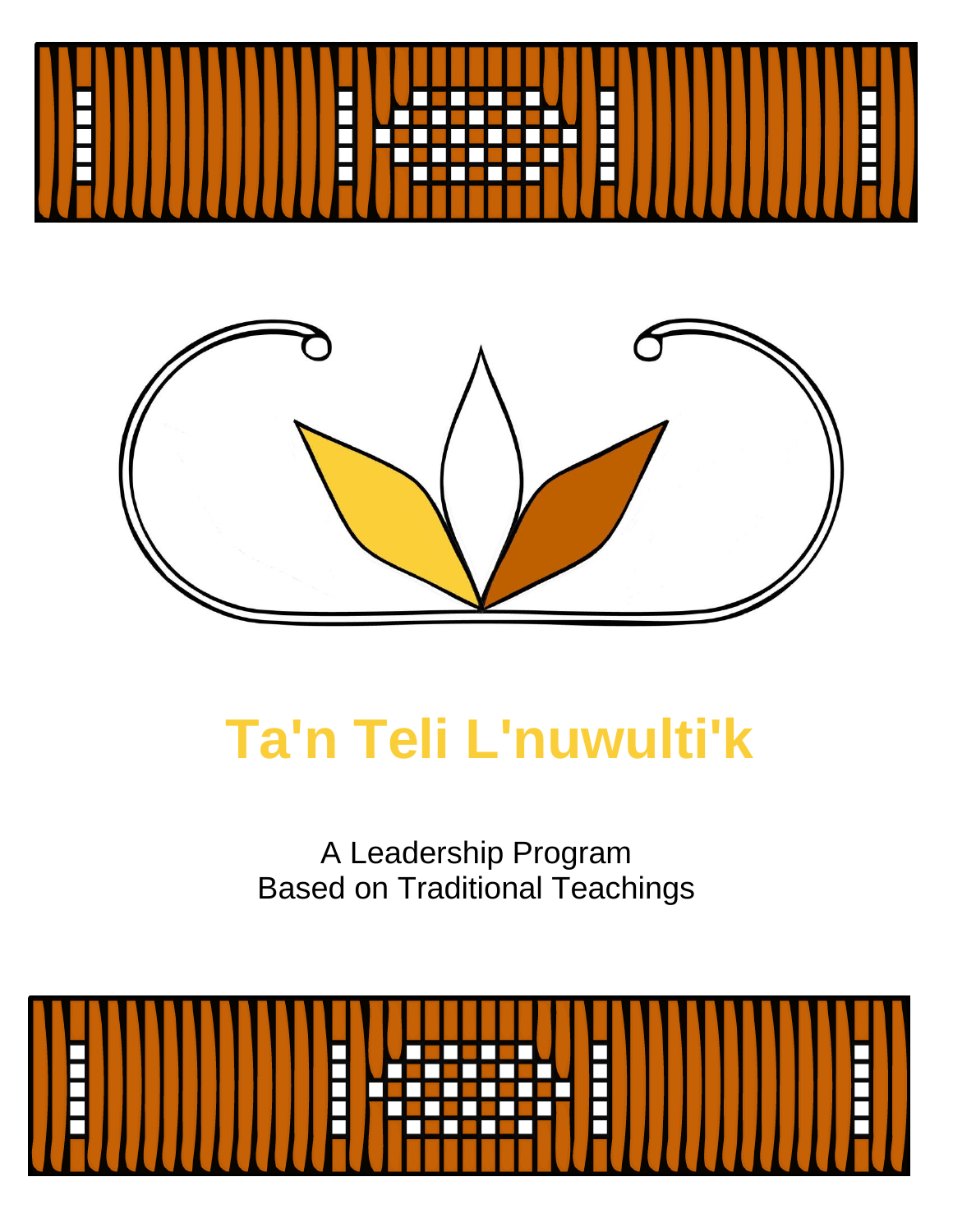

### **Knijannaq - Elmi'knik...**

*Mu mijua'ji'j kna'masik ta'n kikmanaqik telpukwala'tisn, ta'n wetapeksit, ta'n teli L'nuit, aq ta'n teli L'nui'sit... Ma iapjiw kjiji'sik aq ma kjijituk ta'n teli knaq*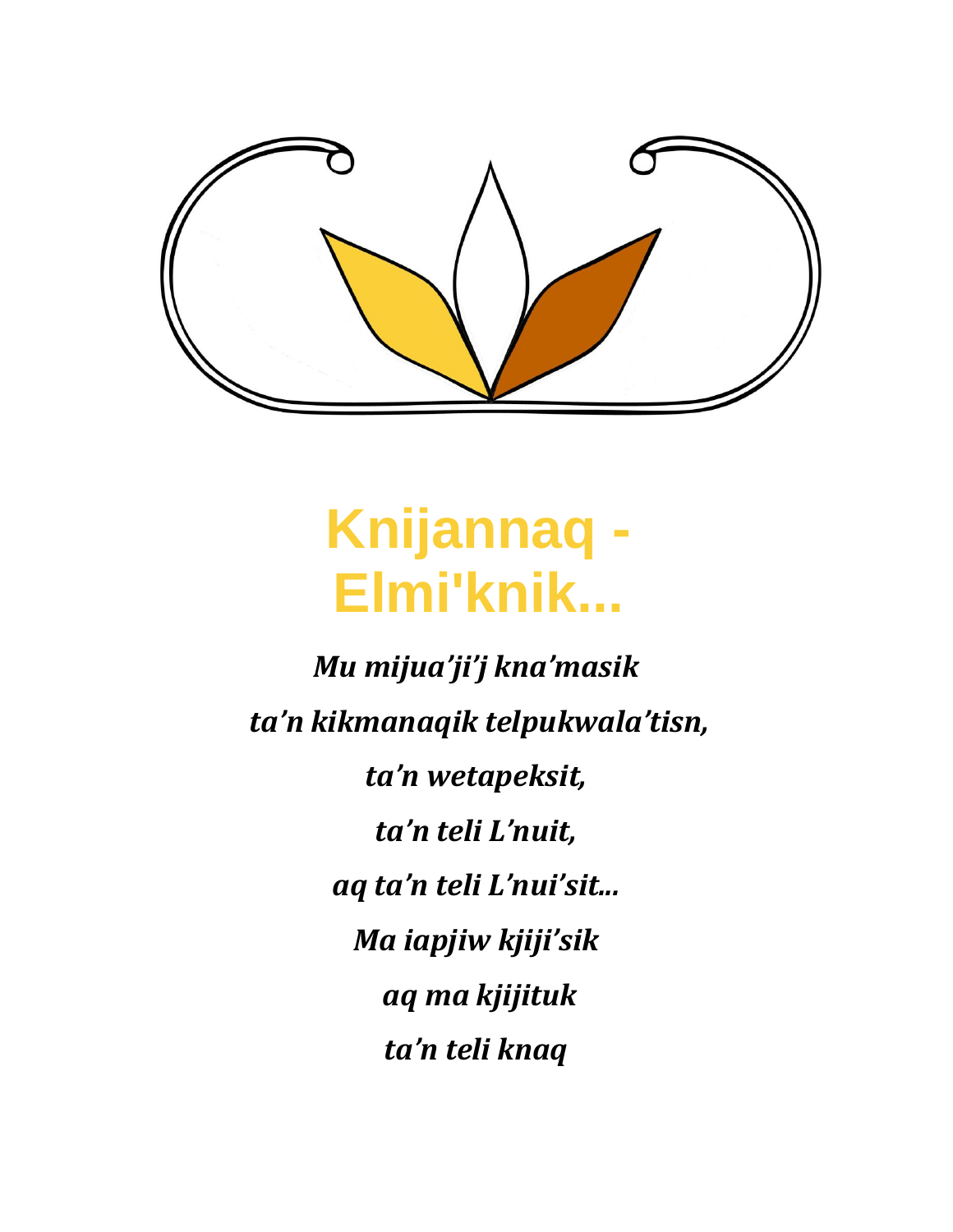*Aq ta'n teli klu'k L'nuey.*



### **Our Children - Our Future...**

*"Unless a person learns about the forces which shape him, the history of his people, their values and customs, their language, he will never really know himself or his potential as a human being." - Author Unknown*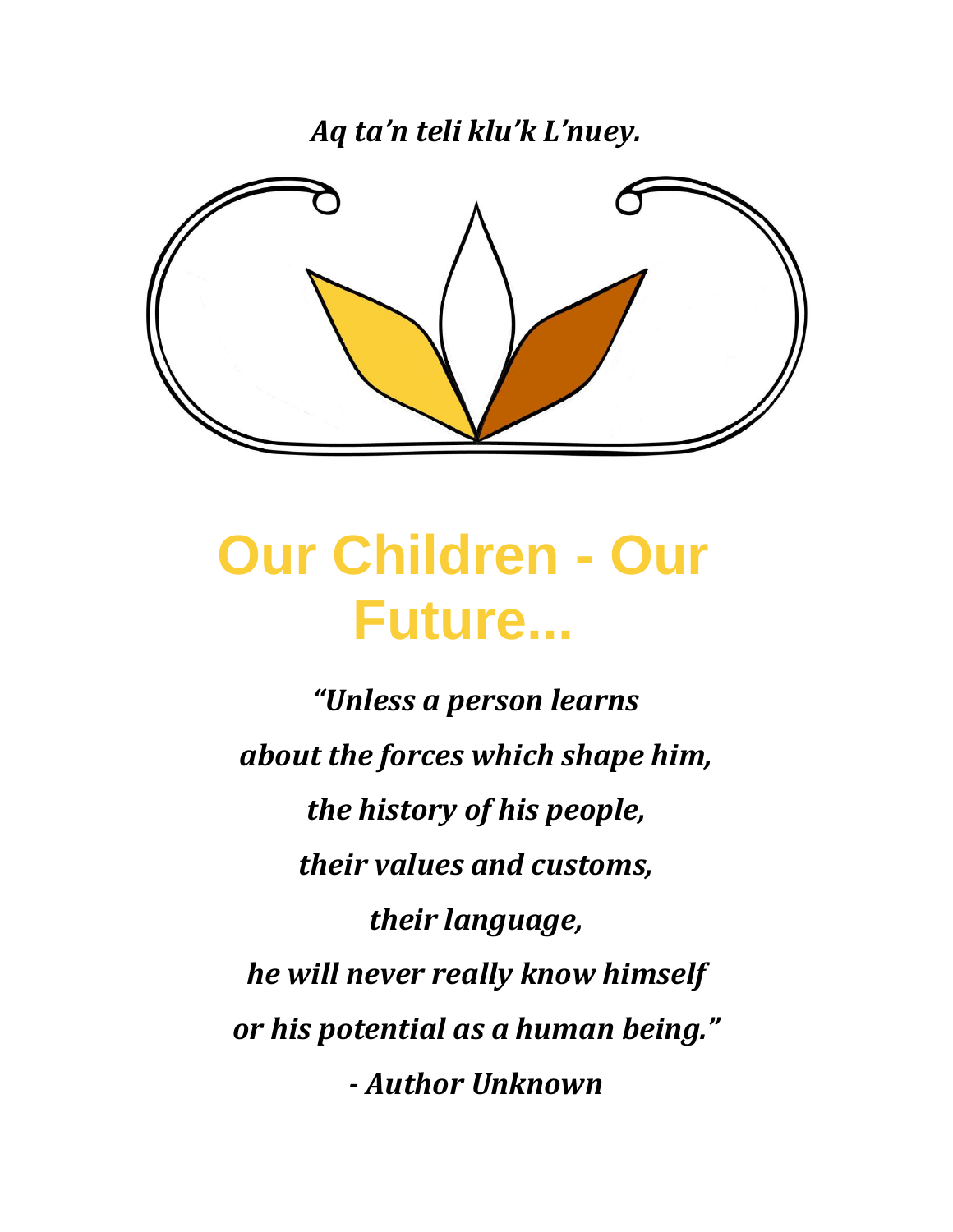

#### Council Fire Double Curve

Ta'n Teli L'nuwulti'k is symbolized by a double curve motif, representing life (mimajuaqn) on earth, from birth to death. The Wapna'ki Confederacy whose traditional lands are located along the Eastern Seaboard of Turtle Island has used this stylized design since time immemorial. The central part of the design signifies the Sacred Fire.

The colours used are the four sacred colours of the Wapana'ki Confederacy, black, white, yellow ochre, and red ochre.

In the past, our ancestors used the fire as a guiding force when the leadership made decisions based on prayer and spiritual direction.

The fire is also a representation of the Mi'kmaw Creation Story, the white flame representing Creator who is the Maker of Life, the yellow flame represents the Grandfather Sun who is the Giver of Life, and the red flame represents Mother Earth who sustains Life. Each one is connected to a fire, Creator has a Council Fire in the Spirit World, Grandfather Sun is a fire that gives light and warmth, and Mother Earth has a fire that burns deep within her. As well, the Sacred Fire keeps us connected to both the ancestors (the past) and the coming generations (the future) and still burns deep within our hearts and spirits as long as Mi'kmaw remain.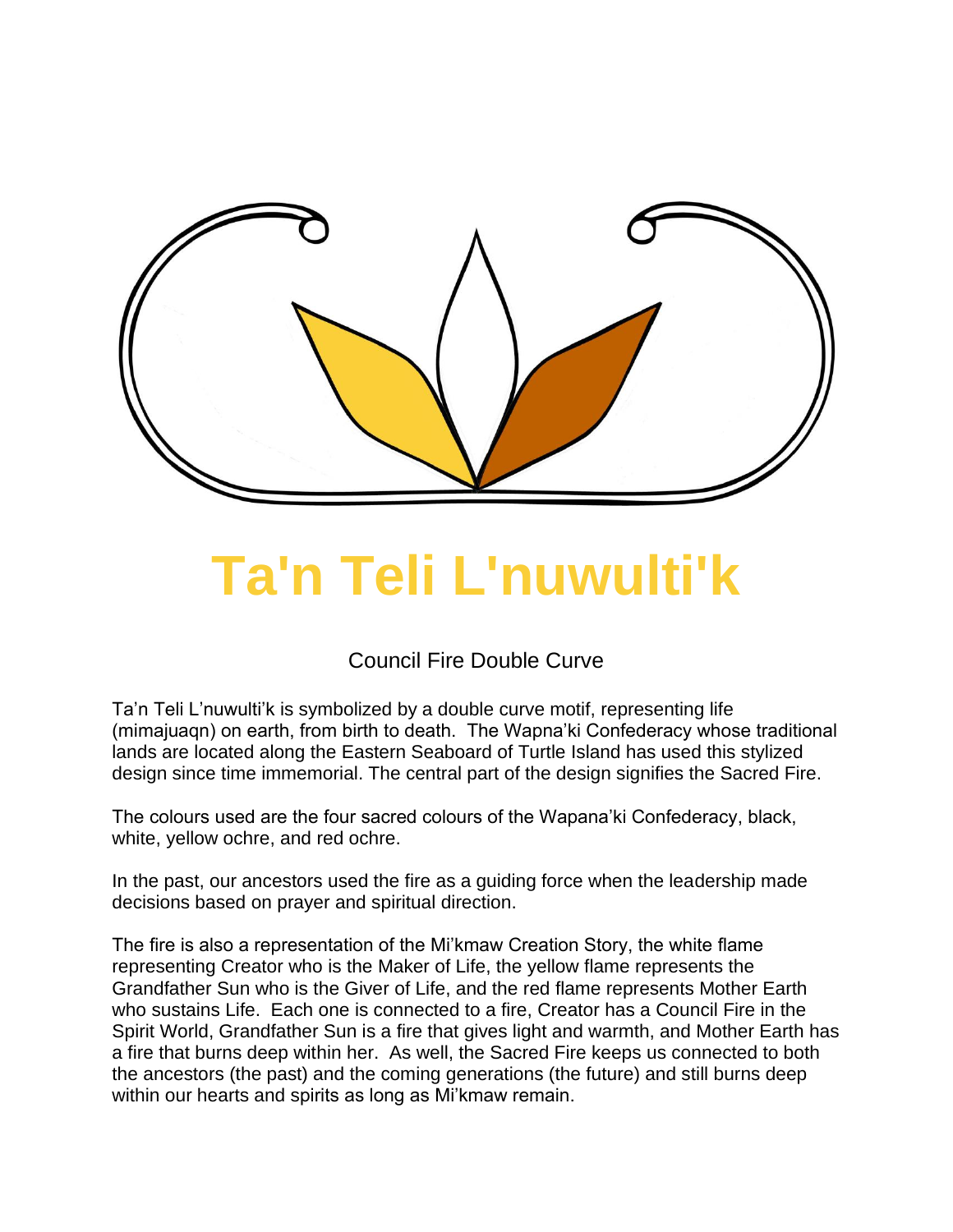#### **Mission Statement:**

To inspire our Youth to become confident leaders initiating changes for an optimistic and positive future by empowering them with a strong sense of pride and identity that is established in the Mi'kmaw ways of being. All youth will have the opportunity *to develop intellectually, spiritually, emotionally, and physically within the framework of Mi'kmaw culture, ideals, and ethics in conjunction with peers, elders and community mentors in a nurturing environment.*

#### *Vision Statement:*

All people are endowed with individual gifts from the Creator that need to be recognized and enhanced so they reach their full potential as responsible and productive human beings with love and compassion for the sacredness of life.

We accept that Creator and the Ancestors are our source of strength and inspiration; their guidance coming from many sources including prayer, dreams, and in the words and deeds of others.

We acknowledge that *we are all connected and woven together* by the supportive threads of relationship: with one another, with Creator, and with the Earth and should always be motivated to focus on the collective wellbeing of all.

We are committed to fostering lifelong learning and achievement by creating an atmosphere based on traditional philosophy of leadership embedded in the Mi'kmaw worldview.

#### *Motto:*

"Our decisions impact the next seven generations.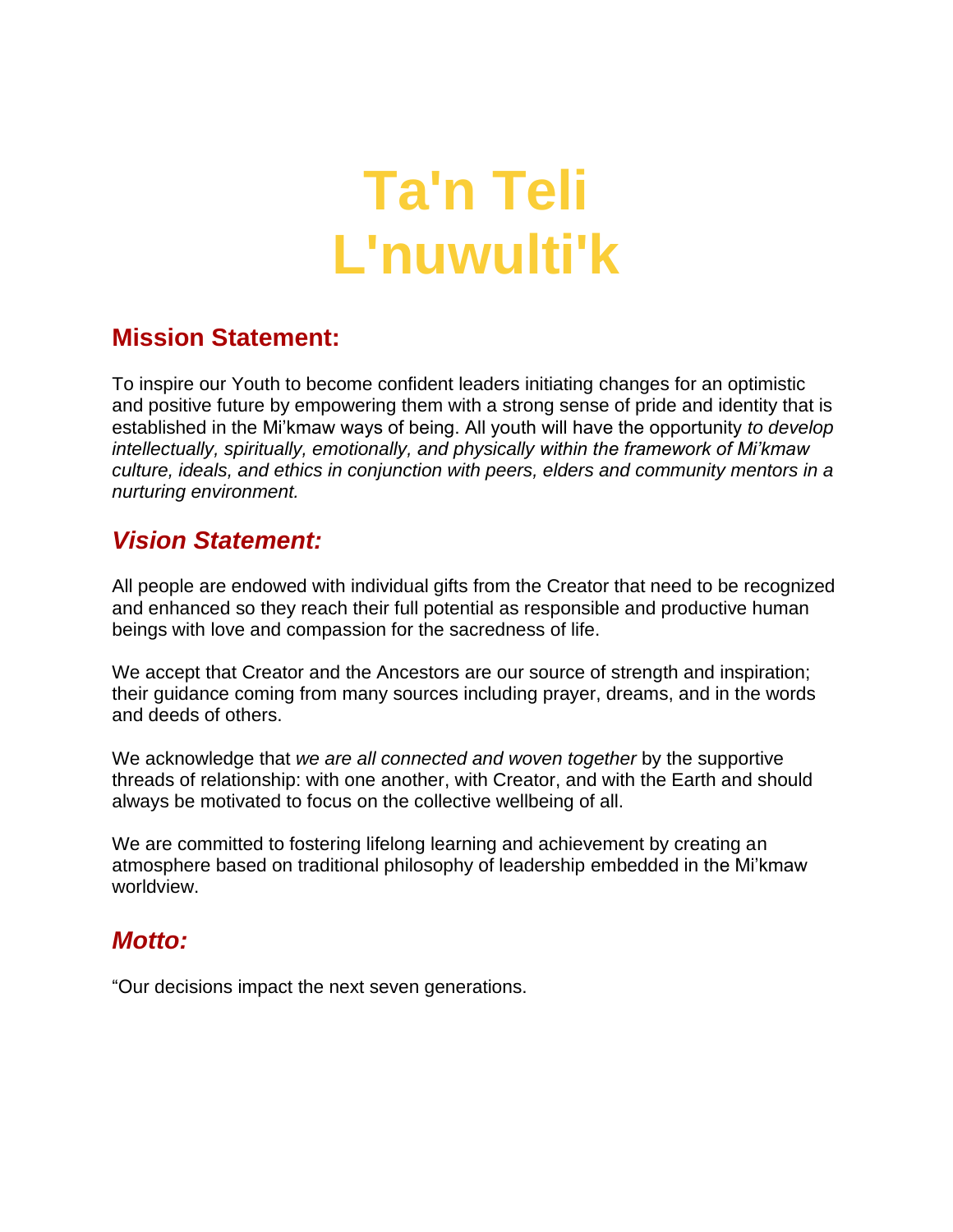#### **Introduction:**

Ta'n Teli L'nuwulti'k believes that all people come to Mother Earth with gifts and talents given by the Creator. Each of us is responsible to improve and develop those gifts to enrich our lives both collectively and individually therefore; we are committed to enhancing the lives and experiences of youth in a positive environment which promotes intellectual, academic, emotional, spiritual and personal growth.

Ta'n Teli L'nuwulti'k believes in the inherent goodness of humankind, which can be enhanced and mature if properly nurtured. We hope to accomplish this by promoting awareness of relationships and connectedness. By encouraging respect for self and others, everyone becomes accountable for their decisions and learns to accept responsibility for their choices because it has the power to impact both physical and spiritual realms.

We hope that our Ta'n Teli L'nuwulti'k Leadership Program will convey the idea that we expect and encourage the emergence of the very best warrior spirit for all individuals. We aspire to foster the belief that we are all sacred beings and deserve to be treated with respect, dignity and compassion. Furthermore, we will create dynamic and creative environments that provide learning opportunities and challenges focusing on a heightened awareness of self and others and our connection to each other. In reclaiming, revitalizing, reinstating and preserving our ways of knowing and being, we honour our Ancestors by leaving a living legacy of Mi'kmaw Identity and Culture. As we decolonize ourselves, our relationships to Creator, to Mother Earth, to the ancestors, to one another and to our spirits become stronger; we become responsible and productive citizens of the world guided by such values as love, respect, honesty, humility, courage, wisdom, and compassion in order to live in harmony with Mother Earth and all her children.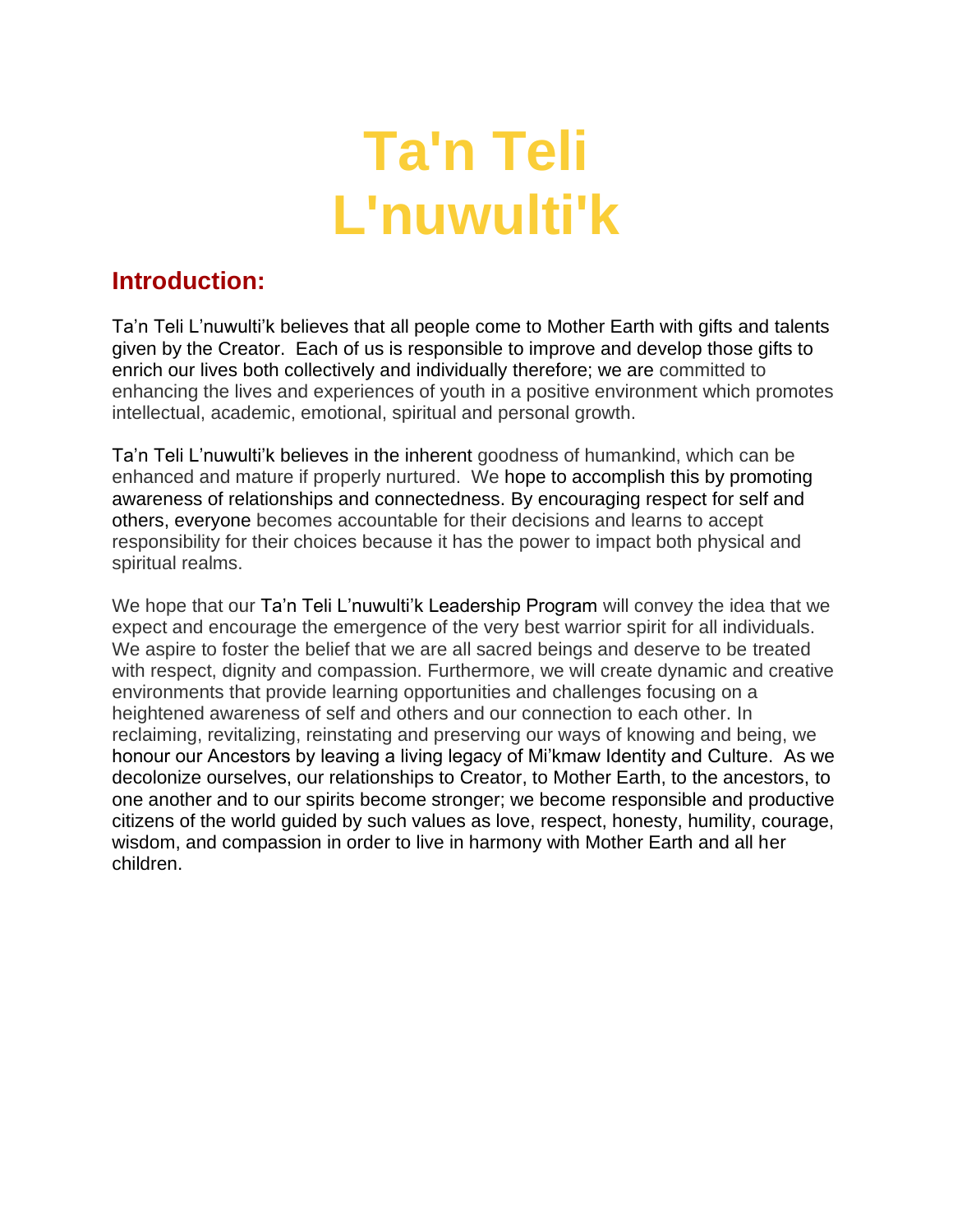#### **Rational:**

Ta'n Teli L'nuwulti'k Leadership Program reflects our traditional values and beliefs, which are:

- a) We come to Mother Earth with gifts from the Creator and the Ancestors
- b) It is our sacred duty to discover and cultivate those gifts
- c) Each of us has a purpose
- d) All life is sacred.
- e) Everyone is born with the potential for leadership.
- f) We are essential to the world, therefore responsible for the future of the earth.
- g) All have the right to be trained in their own cultural environment.
- h) Youth should learn to accept responsibility for their behaviour and be aware of the consequences of their actions.
- i) Youth have the tools and resources to positively impact their communities.
- j) Everyone should develop personal and social responsibilities.
- k) We need to respect and honour the rights of others.
- l) We need to respect and honour the knowledge and wisdom of Elders.
- m) Co-operation with others should be carried out in a fair and reasonable fashion with caring, empathy and kindness for each other.
- n) Our best personal effort should be present in all our endeavours.
- o) We must take into consideration the unique circumstances of each situation.
- p) Behaviour is learned, therefore; all leadership personnel should model appropriate behaviour and respect all people, property and the environment.
- q) Humour is a gift for the spirit. It is to be shared but never at the expense of another's dignity.
- r) Violence is to be avoided as a choice in conflict or in a response when angry.
- s) Learning takes place in different ways and we respect those diversities.
- t) Learning is a life long process happening with active involvement, safe risk taking, social interaction and cooperation.
- u) Adherence to the Seven Sacred Teachings: Love, Honesty, Respect, Truth, Courage and Strength, Wisdom and Truth.
- v) Ta'n Teli L'nuwulti'k Leadership Program is to help youth by preparing them for the future as caretakers of the land, peacekeepers, and knowledge holders of our culture.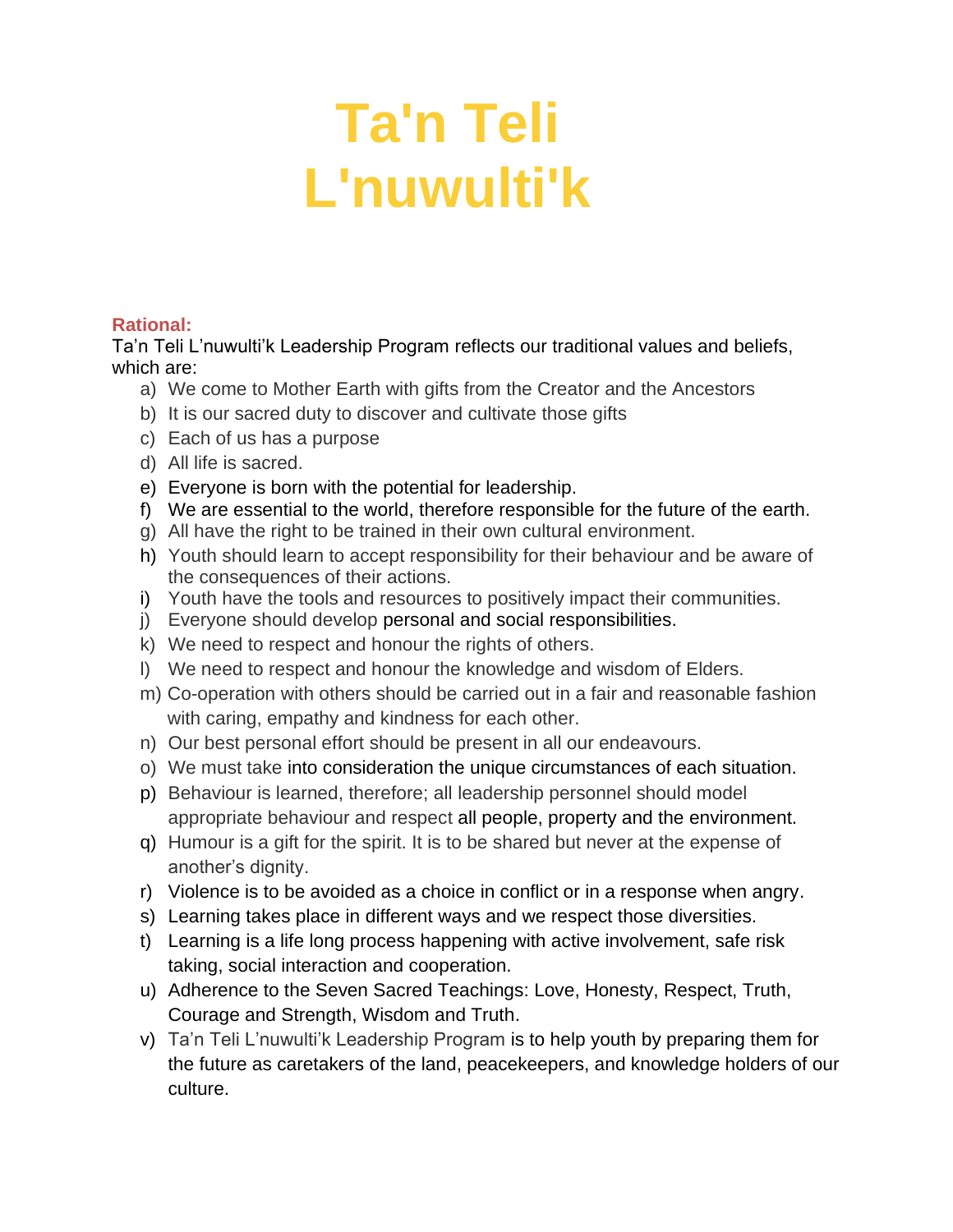- w) Ta'n Teli L'nuwulti'k Leadership Program promotes and develops the inner values and self-discipline required to act in a conscientious manner.
- x) Ta'n Teli L'nuwulti'k Leadership Program educates our youth to become responsible, altruistic, well-balanced citizens of the world.

### **Ta'n Teli L'nuwulti'k Leadership Attributes:**

- Everyone has a role to play and everyone is important to the whole
- No one makes the exact same contribution
- No hierarchy of leadership
- Rooted in relationships
- All things have a purpose, place and worth
- Perpetual student of life, lessons are everywhere
- Ability to interpret events & to understand the immanent value of all thing
- Learning is voluntary and never ending
- Leadership recognition comes from external forces
- Leadership is an honour
- Image of leadership is one of humility and modesty
- Leaders do not self promote
- Deep connection to past and present
- Strong spiritual component
- Group decision making
- Interdependency of individual and their actions
- Interactive with all
- Collective decisions
- Accountability rests with all
- Speaks from the heart and spirit
- Speaks respectfully
- Listens with the heart and spirit
- Call to action is decentralized, organic and intuitive
- Non-interference means that a person defines trust as a willingness not to interfere in how others construct their understandings
- Value is placed on a person who can serve by using his or her gifts in any capacity, the person who does what needs to be done when it needs to be done, regardless of role or authority
- Does not seek to stand out or promote his/her advancement
- It is inappropriate to manipulate one's image in glorifying ways or to be boastful
- Things happen when people are ready for them to happen, or are determined by the nature of events
- Leadership is not sought; rather it is given and then for a prescribed period of time or until a particular result is attained
- Shared values, the power of a vision, the ability to rally people to action